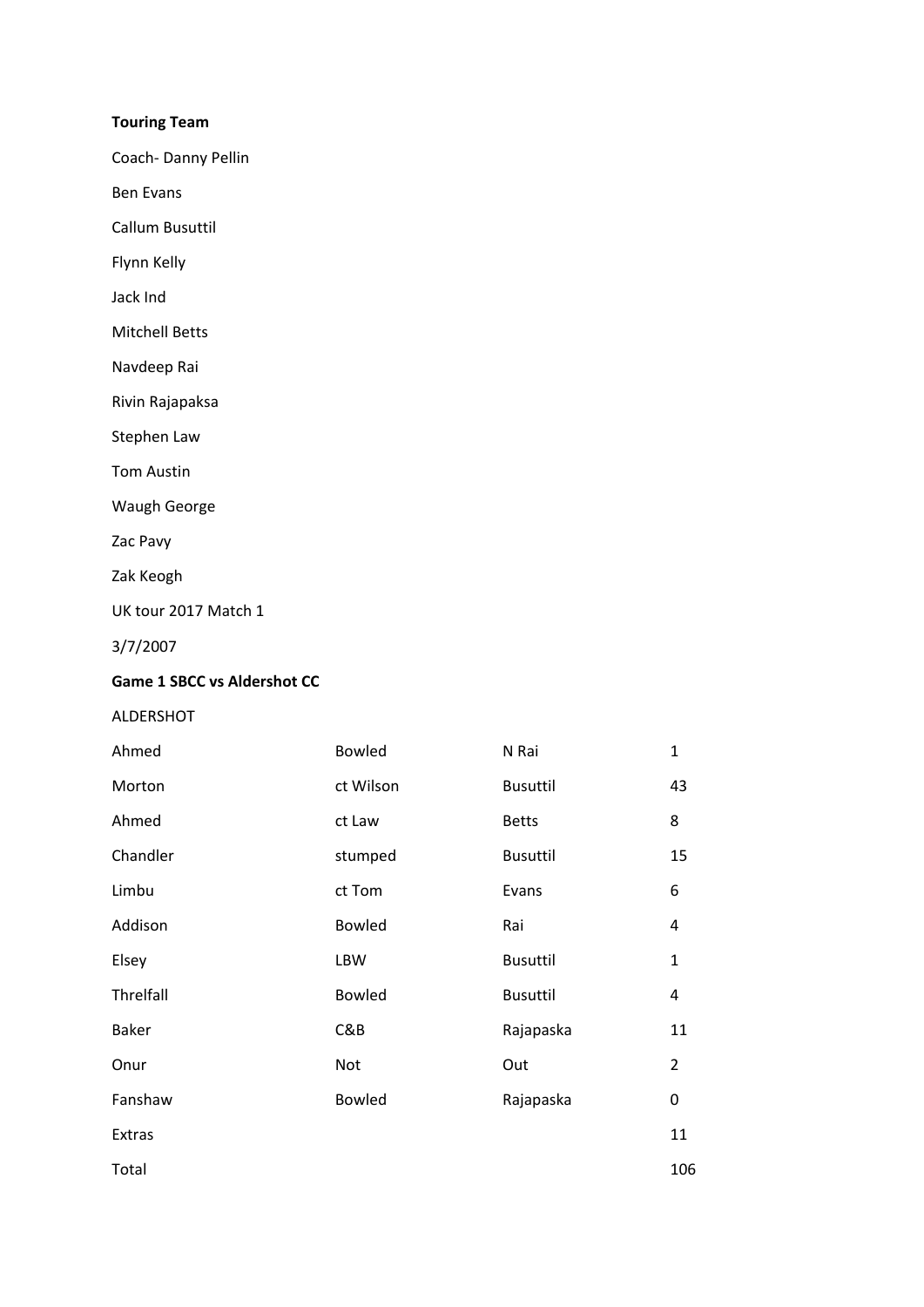## Bowling

| Rai        | 2/15 |
|------------|------|
| Ind        | 0/13 |
| Betts      | 1/5  |
| Rajapaska  | 2/37 |
| Evans      | 1/15 |
| C Busuttil | 4/25 |

SBCC  $\Gamma$  Austin  $\sim$  50 C Wilson 10 Z Keogh 2  $S$  Law  $\overline{S}$ W George 10  $\mathsf F$  Kelly  $\mathsf I$ Z Pavy 2 B Evans **B** Evans  **1999 B** Evans **1999 B** Evans **1999 Not Out** 5 Extras **Extras 12.12 and 22.23 and 22.23 and 23.23 and 23.23 and 23.23 and 23.23 and 23.23 and 23.23 and 23.23 and 23.23 and 23.23 and 23.23 and 23.23 and 23.23 and 23.23 and 23.23 and 23.23 and 23.23 and 23.23 and 23.2**  $\mathsf{Total}$ 

## SBCC Win – Player of the Match – Tom Austin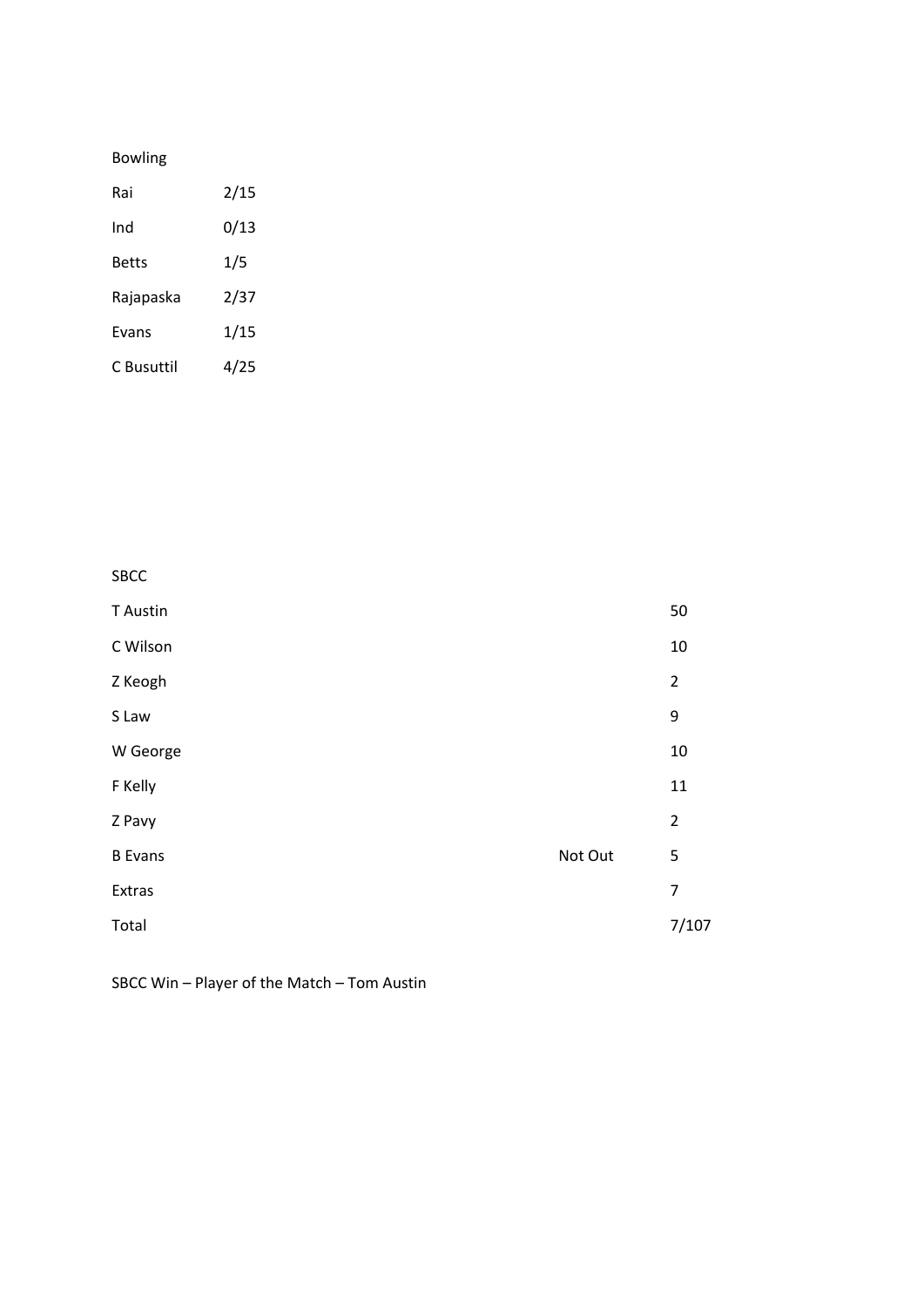**4/7/2017** 

**Burton Dist Vs SBCC** 

| SBCC X1  |         |             |
|----------|---------|-------------|
| T Austin |         | $\mathbf 1$ |
| C Wilson |         | 12          |
| Z Keogh  | Retired | 50          |
| S Law    |         | 8           |
| W George |         | 11          |
| F Kelly  | Not Out | 18          |
| Z Pavy   | Not Out | 33          |
|          |         |             |
| Extras   |         | 10          |
|          |         |             |

| Total | 4/133 |
|-------|-------|
|       |       |

| Shelly   | ct Keogh  | <b>Busuttil</b> | 6              |
|----------|-----------|-----------------|----------------|
| Bennett  | C&B       | Ind             | $\overline{2}$ |
| Jones    | ct Pavy   | <b>Betts</b>    | 22             |
| Trinham  | st Pavy   | <b>Busuttil</b> | 5              |
| Hadrall  | Not       | Out             | 25             |
| Harrison | ct George | Ind             | $\pmb{4}$      |
| Jackson  | Not       | Out             | 10             |
|          |           |                 |                |
| Extras   |           |                 | 8              |

| 5/82 |
|------|
|      |

# SBCC Win – Man of the Match Z Keogh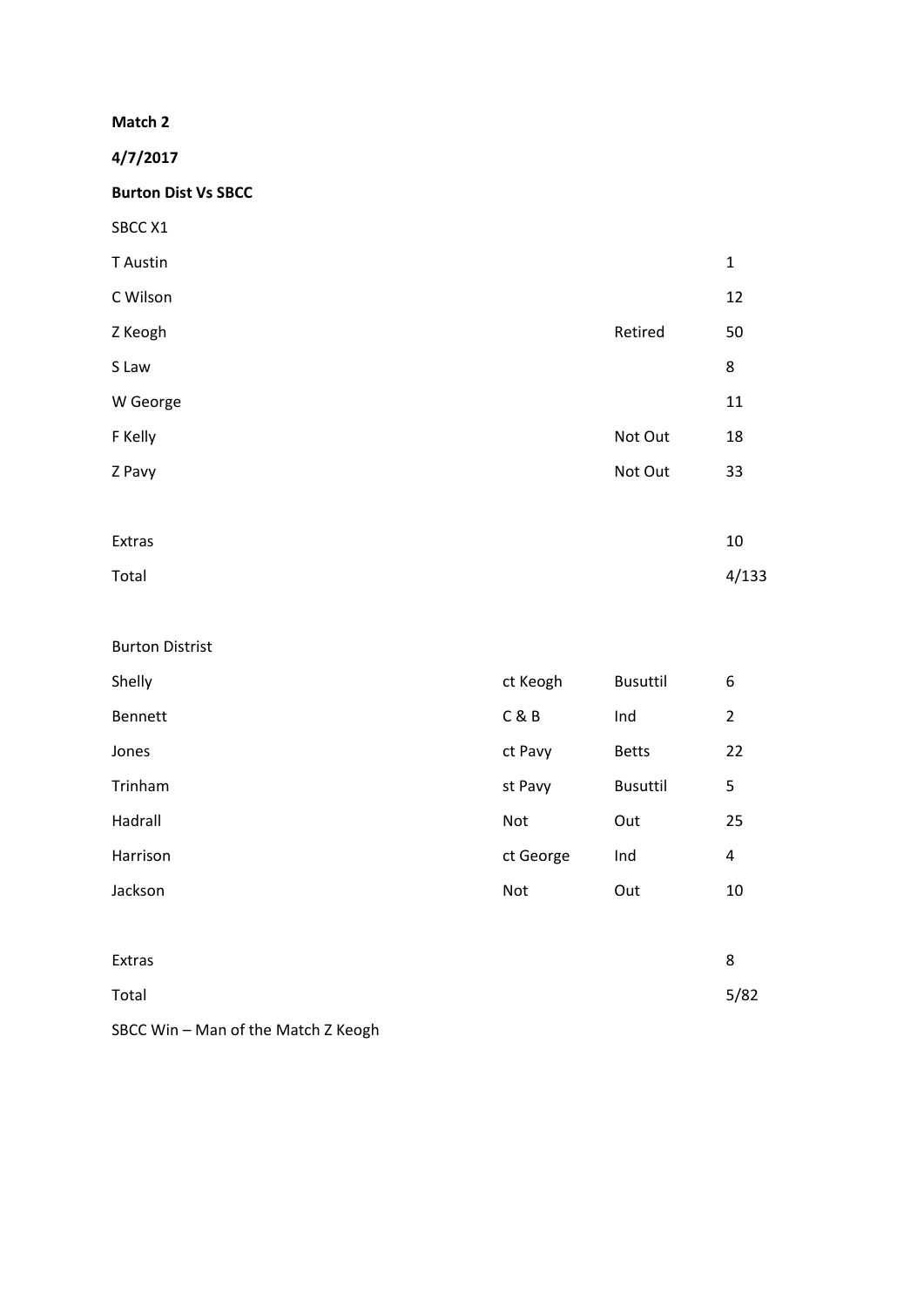**5/7/2017 Match 3** 

**SBCC vs Corby** 

| SBCC X1   |                                  |            |              |     |               |            |                                   |                |
|-----------|----------------------------------|------------|--------------|-----|---------------|------------|-----------------------------------|----------------|
| T Austin  |                                  |            |              |     |               |            |                                   | $\mathbf{1}$   |
| C Wilson  |                                  |            |              |     |               |            | Rtd                               | 51             |
| Z Keogh   |                                  |            |              |     |               |            |                                   | 32             |
| S Law     |                                  |            |              |     |               | Not        | Out                               | 35             |
| W George  |                                  |            |              |     |               | <b>Not</b> | Out                               | 3              |
| Extra     |                                  |            |              |     |               |            |                                   | 14             |
| Total     |                                  |            |              |     |               |            |                                   | 2/132          |
| Corby X1  |                                  |            |              |     |               |            |                                   |                |
| Thurman   |                                  |            |              |     | <b>Bowled</b> |            |                                   | $\mathbf{1}$   |
| Lawman    |                                  |            |              |     | C&B           |            | <b>Betts</b>                      | 10             |
| Wilkinson |                                  |            |              |     | ct Ind        |            | Evans                             | 16             |
| Connolly  |                                  |            |              |     | LBW           |            | Rajapaksa                         | 0              |
| Clarke    |                                  |            |              |     | ct Law        |            | <b>Bustitill</b>                  | $\pmb{0}$      |
| Ward      |                                  |            |              |     | <b>Bowled</b> |            | <b>Betts</b>                      | 9              |
| Glien     |                                  |            |              |     | Bowled        |            | Rajapaksa                         | 15             |
| Muir      |                                  |            |              |     | Stumped       |            | Evans                             | $\mathbf{1}$   |
| Jackson   |                                  |            |              |     | Stumped       |            | Evans                             | $\overline{2}$ |
| Connolly  |                                  |            |              |     | Bowled        |            | Rajapaksa                         | $\pmb{0}$      |
| Walker    |                                  |            |              |     | Not           |            | Out                               | $\pmb{0}$      |
| Extras    |                                  |            |              |     |               |            |                                   | 8              |
| Total     |                                  |            |              |     |               |            |                                   | 63             |
| Rai       | 1/10                             | Ind $0/15$ | <b>Betts</b> | 2/1 |               |            | Rajapaksa 3/8 Evans 3/12 Busittil | 1/9            |
|           | Man of the match - Curtly Wilson |            |              |     |               |            |                                   |                |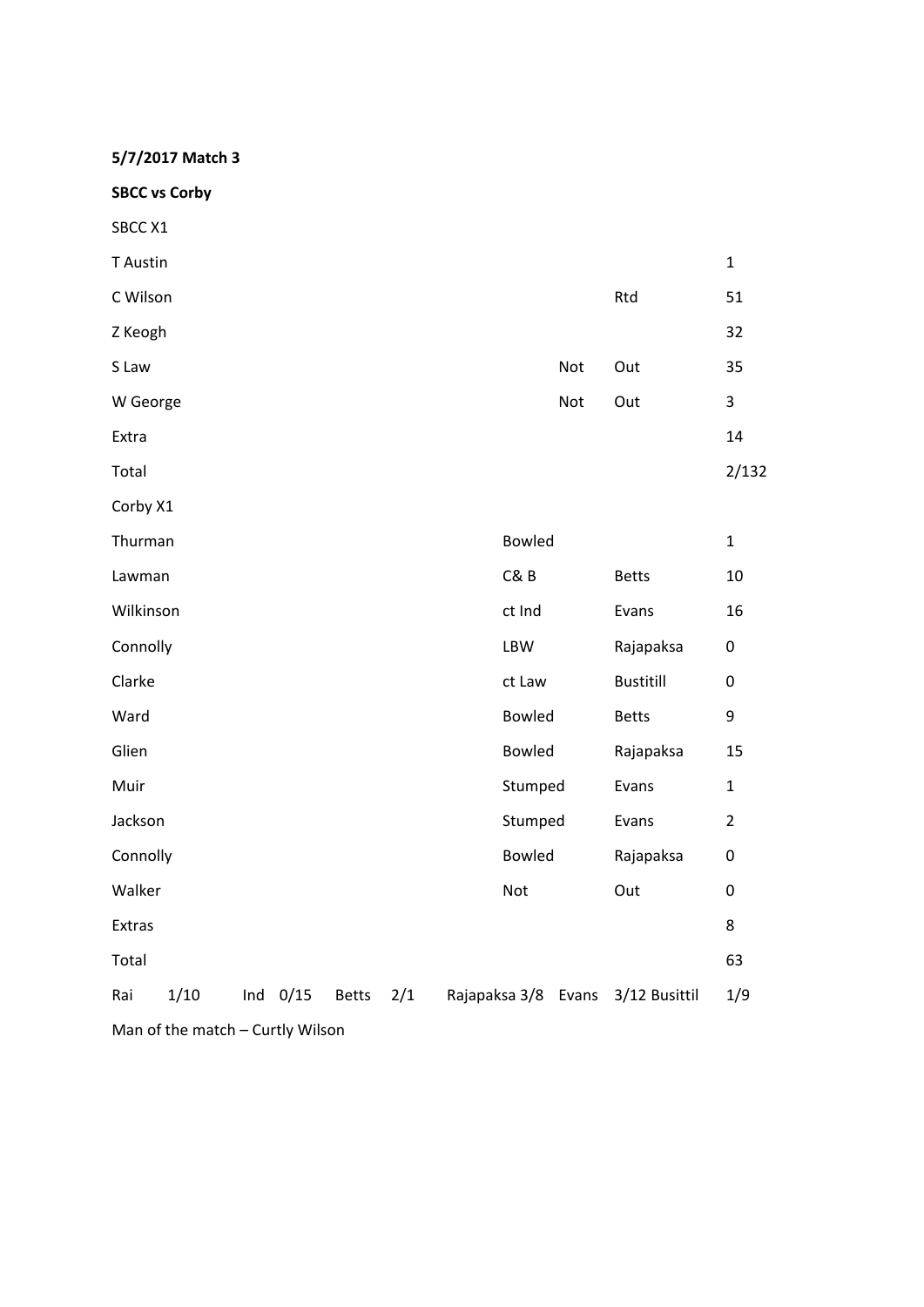**6/7/2017** 

Himley CC Vs SBCC

| Himly CC     |                       |              |                |
|--------------|-----------------------|--------------|----------------|
| Nicholls     | ct Keogh              | Rai          | 10             |
| Snitel       | LBW                   | Rajapaksa    | 21             |
| Ralph        | Stumped Pavy Busuttil |              | 16             |
| Ahmed        | stumped               | Evans        | $\overline{2}$ |
| Daliwhi      | ct Law                | <b>Betts</b> | 17             |
| <b>Baker</b> | <b>Bowled</b>         | <b>Betts</b> | 33             |
| Crisp        | Not                   | Out          | 12             |
| Ralph        | Not                   | Out          | 6              |
| Extras       |                       |              | 5              |
| Total        |                       |              | 6/122          |
|              |                       |              |                |

|  |  |  |  |  |  | Rai 1/20 Ind 0/34 Betts 2/17 Rajapaksa 1/20 Evans 1/20 Busuttil 1/9 |  |
|--|--|--|--|--|--|---------------------------------------------------------------------|--|
|--|--|--|--|--|--|---------------------------------------------------------------------|--|

SBCC

| T Austin                    |     |     | 18             |
|-----------------------------|-----|-----|----------------|
| C Wilson                    |     |     | 15             |
| Z Keogh                     |     |     | 4              |
| W George                    |     |     | $\mathbf 1$    |
| F Kelly                     |     |     | $\overline{2}$ |
| S Law                       |     |     | 12             |
| Z Pavy                      | Not | Out | $\mathbf{1}$   |
| N Rai                       |     |     | 5              |
| C Busuttil                  |     |     | $\mathbf{1}$   |
| Extras                      |     |     | 13             |
| Total                       |     |     | 7/73           |
| Loss- Man of Match Zac Pavy |     |     |                |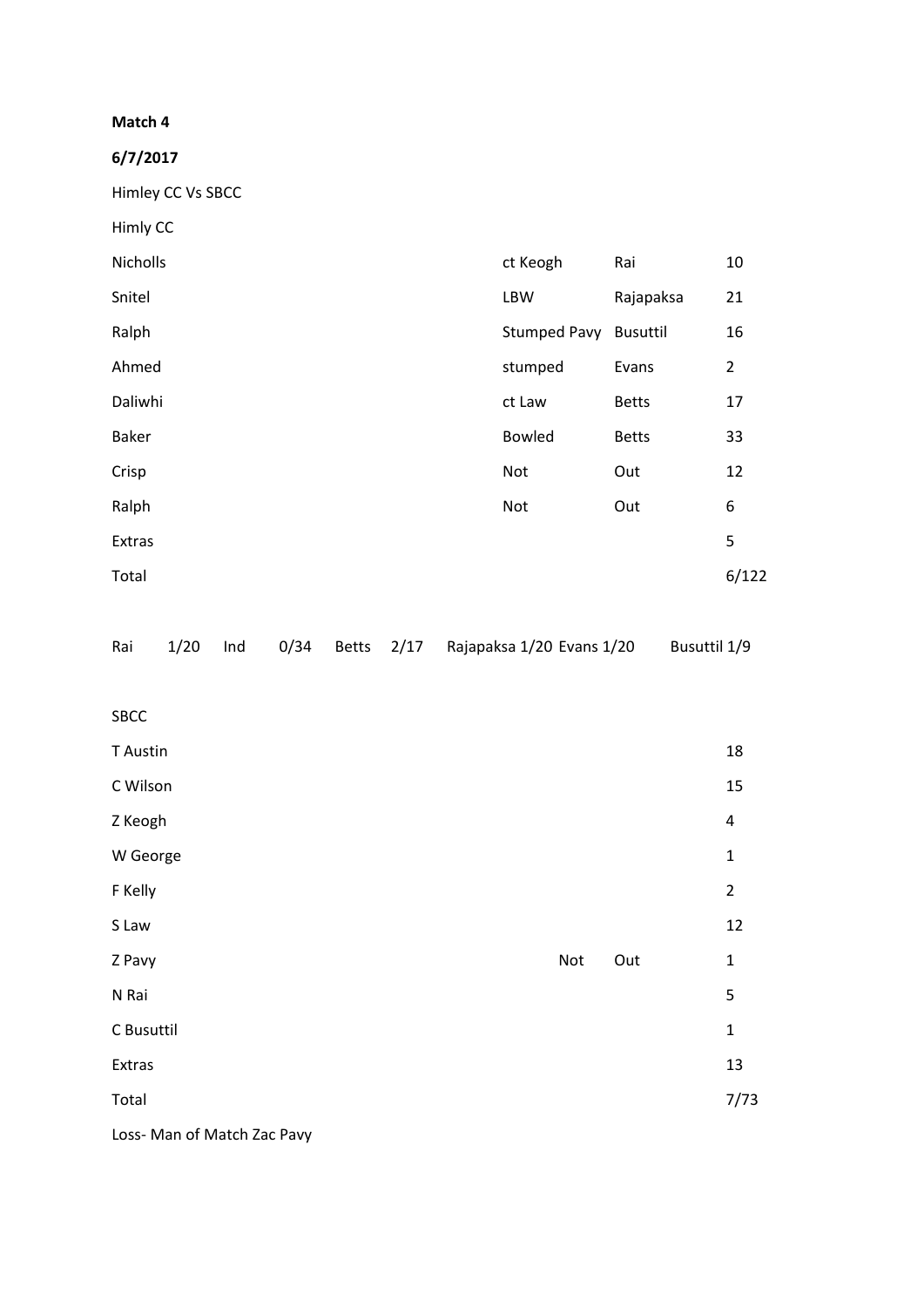| Match 5                    | 7/7/2017   |  |               |              |                                                    |                |
|----------------------------|------------|--|---------------|--------------|----------------------------------------------------|----------------|
| <b>Woodford CC Vs SBCC</b> |            |  |               |              |                                                    |                |
| Z Keogh                    |            |  |               |              |                                                    | 37             |
| W George                   |            |  |               |              |                                                    | 4              |
| S Law                      |            |  |               |              |                                                    | 8              |
| T Austin                   |            |  |               |              |                                                    | 0              |
| C Wilson                   |            |  |               |              |                                                    | 27             |
| Z Pavy                     |            |  |               |              |                                                    | 0              |
| M Betts                    |            |  |               |              |                                                    | 12             |
| C Busuttil                 |            |  |               |              |                                                    | 7              |
| J Ind                      |            |  |               |              |                                                    | 0              |
| <b>B</b> Evans             |            |  |               |              |                                                    | 14             |
| N Rai                      |            |  |               |              |                                                    | 27             |
| Extras                     |            |  |               |              |                                                    | 31             |
| Total                      |            |  |               |              |                                                    | 167            |
| Woodford X1                |            |  |               |              |                                                    |                |
| Thornhill                  |            |  | Ct Law        | <b>Betts</b> |                                                    | 4              |
| Wilkes                     |            |  | ct Evans      | Rai          |                                                    | 14             |
| Jackson                    |            |  | ct Rai        | Evans        |                                                    | 10             |
| Allcock                    |            |  | ct Keogh      | Raja         |                                                    | $\mathbf{1}$   |
| Scully                     |            |  | Not           | out          |                                                    | 106            |
| Case                       |            |  | C & B         | Evans        |                                                    | $\mathbf{1}$   |
| Hall                       |            |  | Bowled        | Rai          |                                                    | 10             |
| Dentith                    |            |  | ct Austin     | Evans        |                                                    | 6              |
| Thomas                     |            |  | ct Law        | Evans        |                                                    | $\overline{2}$ |
| Kay                        |            |  | <b>Bowled</b> | Rai          |                                                    | $\overline{2}$ |
| Turnstall                  |            |  | Not           | Out          |                                                    | 0              |
| Extras                     |            |  |               |              |                                                    | 16             |
| Total                      |            |  |               |              |                                                    | 170            |
| Rai 3/23                   | Ind $0/28$ |  |               |              | Betts 1/16 Rajapaksa 1/26 Evans 4/33 Busutill 0/41 |                |

Player of the match Ben Evans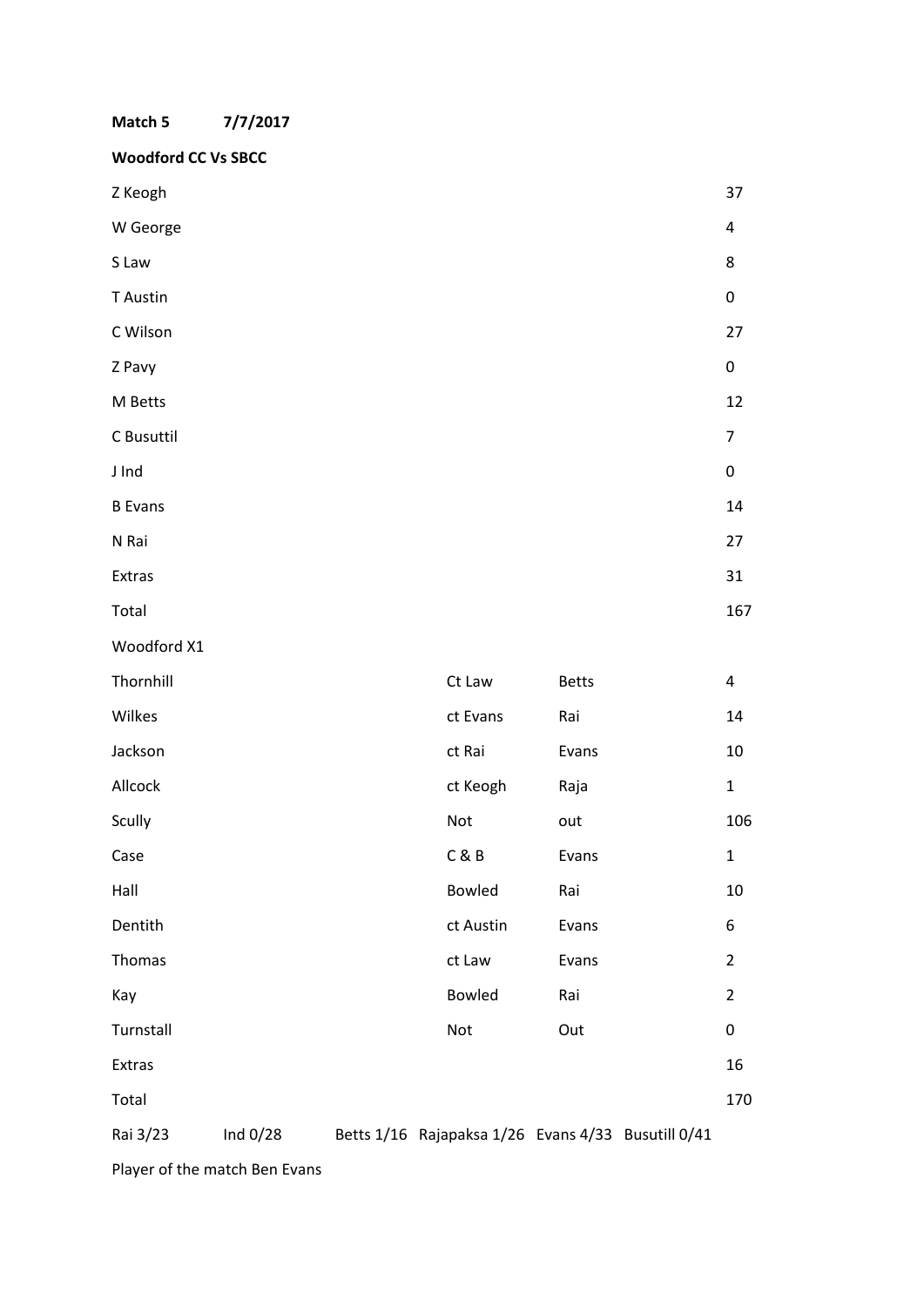**9/7/2017** 

**Congresbury CC Vs SBCC** 

| <b>SBCC</b>                                                          |         |                 |                |
|----------------------------------------------------------------------|---------|-----------------|----------------|
| Kelly                                                                |         |                 | 14             |
| George                                                               |         |                 | 21             |
| Austin                                                               |         |                 | 29             |
| Law                                                                  |         |                 | 20             |
| Wilson                                                               |         |                 | $\pmb{0}$      |
| Keogh                                                                |         |                 | 35             |
| Pavy                                                                 |         |                 | 40             |
| Rajapaksa                                                            |         |                 | $\mathbf 1$    |
| <b>Busuttil</b>                                                      |         |                 | $\overline{2}$ |
| Ind                                                                  | Not     | Out             | 12             |
| Extras                                                               |         |                 | 14             |
| Total                                                                |         |                 | 9/188          |
| Congresbury CC                                                       |         |                 |                |
| Caddick                                                              | LBW     | <b>Betts</b>    | 8              |
| Kearns                                                               | LBW     | <b>Betts</b>    | 12             |
| J Kearns                                                             | ct Pavy | Ind             | 34             |
| Pollfori                                                             | st Pavy | <b>Busuttil</b> | 4              |
| Jenkins                                                              | Rtd     |                 | 51             |
| Eyres                                                                | Not     | Out             | 38             |
| Vowles                                                               | Bowled  | Rai             | 25             |
| Ware                                                                 | ct Ind  | Rai             | 4              |
| <b>Brafield</b>                                                      | ct Pavy | <b>Busuttil</b> | 10             |
| McKay                                                                | Not     | Out             | $\mathbf{1}$   |
| Extras                                                               |         |                 | 4              |
| Total                                                                |         |                 | 8/192          |
| Rai 2/18 Betts 2/29 Ind 1/15 Busuttil 2/36 Rajapaksa 0/36 Evans 1/28 |         |                 |                |

Player of the match Waugh George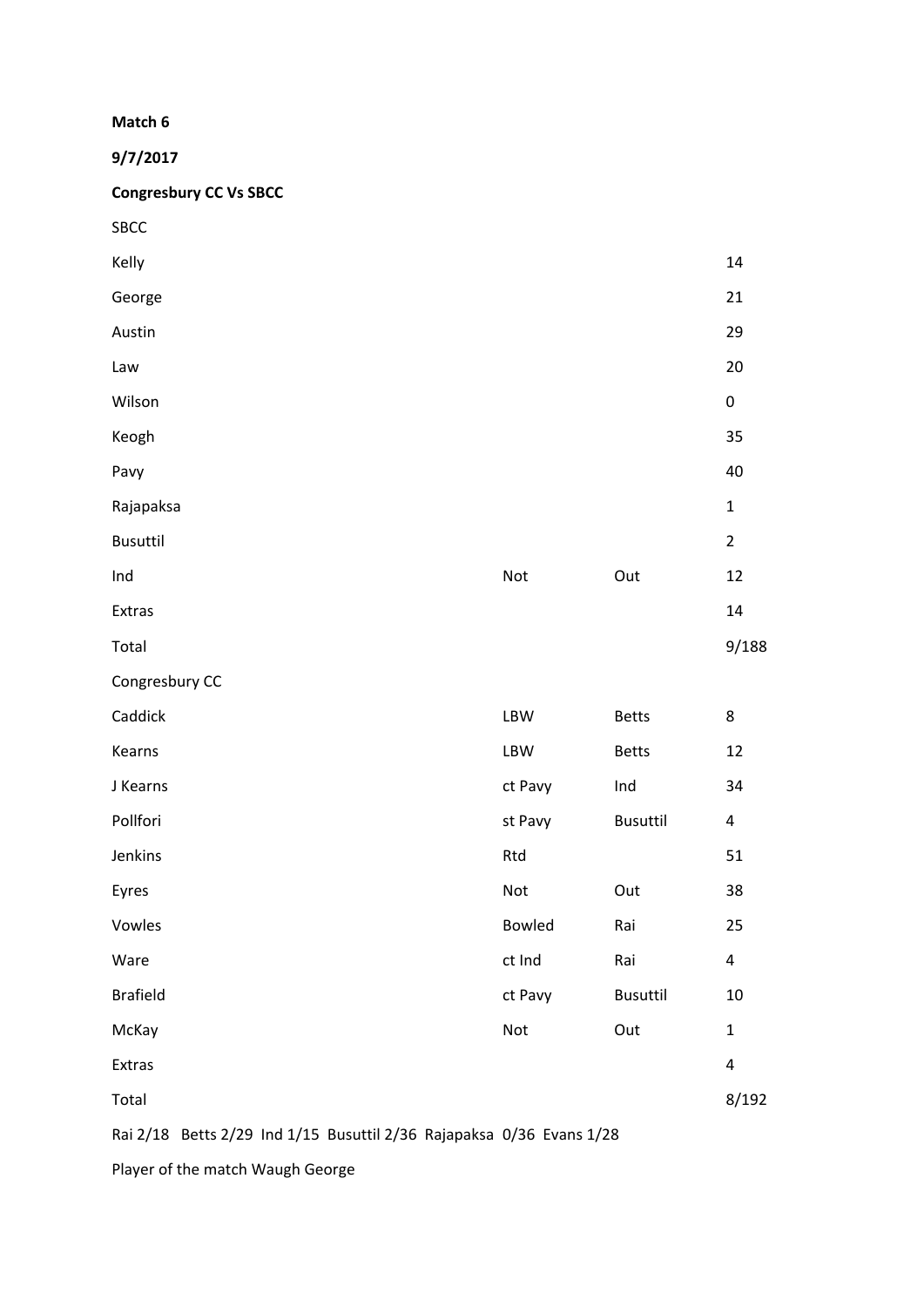**11/7/2017** 

**Ashford CC vs SBCC** 

| S Law     |     |     | 79             |
|-----------|-----|-----|----------------|
| F Kelly   |     |     | $30\,$         |
| C Wilson  |     |     | 15             |
| W George  |     |     | $11\,$         |
| T Austin  |     |     | $\overline{2}$ |
| Z Keogh   | Not | Out | 8              |
| Pavy      |     |     | $\pmb{0}$      |
| Rajapaksa | Not | Out | 16             |
| Extras    |     |     | 6              |
| Total     |     |     | 6/167          |
|           |     |     |                |
| Ashford   |     |     |                |
| Southby   |     |     | 12             |
| Suhi      | Not | Out | $18\,$         |
| Desai     | Not | Out | 8              |
| Extras    |     |     | 6              |
| Total     |     |     | 1/44           |

Rai 0/17 Betts 1/11 Ind 0/12

WASHED OUT

Man of the Mach S Law